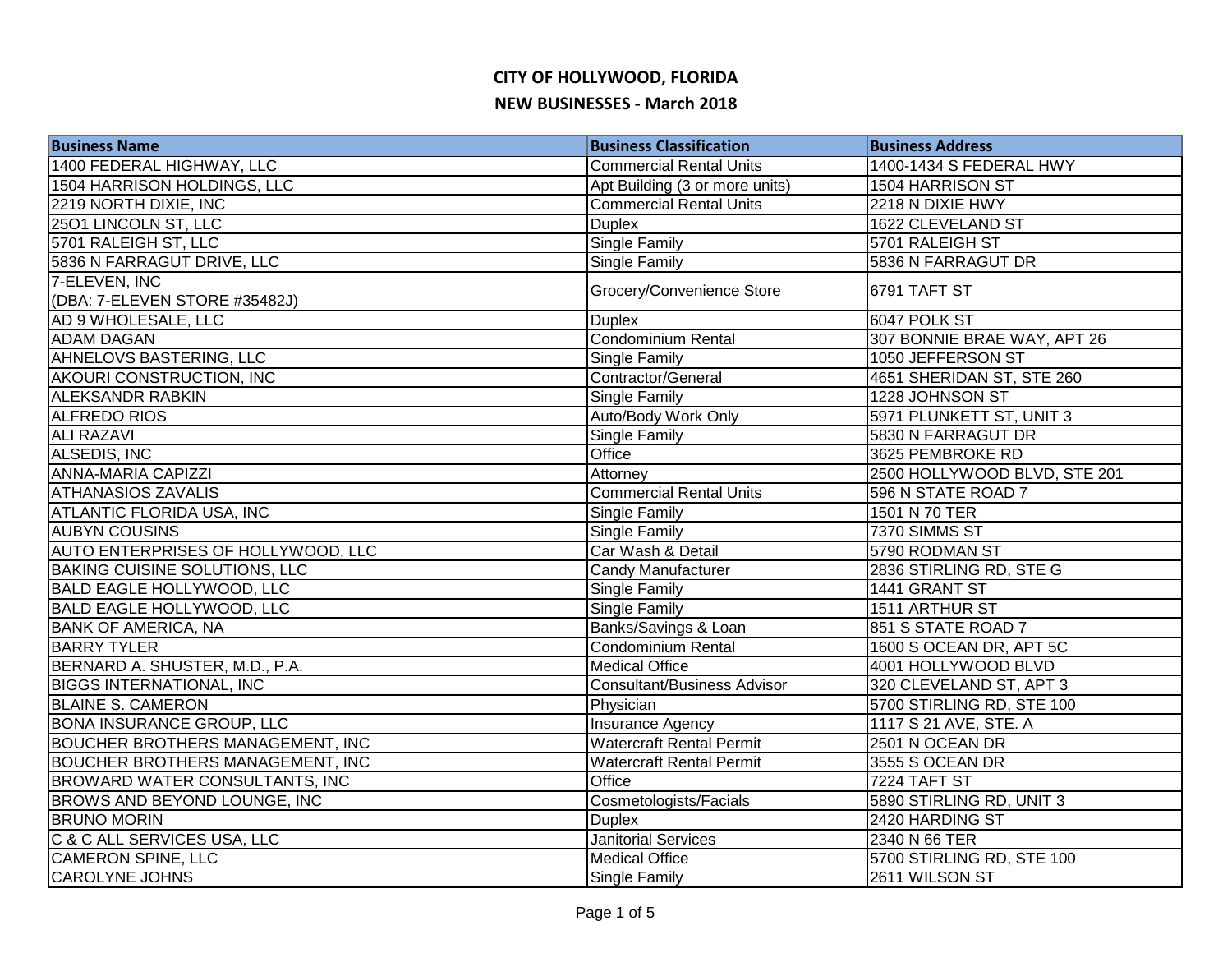| <b>Business Name</b>                                             | <b>Business Classification</b>  | <b>Business Address</b>          |
|------------------------------------------------------------------|---------------------------------|----------------------------------|
| CARTUCHO, LLC                                                    | Condominium Rental              | 326 WILSON ST, APT. 104          |
| CETUS, LLC                                                       | Apt Building (3 or more units)  | 2401 TAFT ST                     |
| <b>CHRISTOPHER DARLINGTON</b>                                    | <b>Duplex</b>                   | 5927-5929 FILLMORE ST            |
| <b>CRAIG EDELMAN</b>                                             | Apt Building (3 or more units)  | 1941 PIERCE ST                   |
| <b>CZESLAW KIERKLA</b>                                           | Condominium Rental              | 101 N OCEAN DR, #457             |
| DAVID GLOBERMAN, M.D.                                            | Physician                       | 3702 WASHINGTON ST, STE 103      |
| <b>DIONYSIA VITHOULKAS</b>                                       | Condominium Rental              | 1821 N 17 CT, APT 24             |
| <b>DIONYSIA VITHOULKAS</b>                                       | Condominium Rental              | 1821 N 17 CT, APT 23             |
| DIPLOMAT HOTEL LESSEE, LLC                                       | Cosmetologists/Facials          | 3555 S OCEAN DR                  |
| (DBA: DIPLOMAT SPA)                                              |                                 |                                  |
| DON PAUL, LLC                                                    | Apt Building (3 or more units)  | 5403 PEMBROKE RD                 |
| DON RODONE, INC                                                  | Restaurant/Bar                  | 3383 SHERIDAN ST                 |
| <b>DOUGLAS KNOLES</b>                                            | <b>Duplex</b>                   | 5854 DAWSON ST                   |
| DREW LIEBERMAN, M.D.                                             | Physician                       | 3702 WASHINGTON ST, STE 103      |
| DRUEY VISION RETAIL GROUP, LLC<br>(DBA: MY EYE LAB)              | <b>Medical Office</b>           | 333 S STATE ROAD 7, STE A        |
| DRYWALL KINGS OF SOUTH FLORIDA, INC                              | <b>Repair Service</b>           | 2719 HOLLYWOOD BLVD, STE. A-1128 |
| DYNAMIC REMOVAL SERVICES, LLC<br>(DBA: DEMO-JUNK HAULING & MORE) | <b>Janitorial Services</b>      | 306 N 58 AVE                     |
| <b>EDUARDO ORTIZ</b>                                             |                                 |                                  |
| (DBA: GAME OVER AUTO REPAIR)                                     | Repair/Auto                     | 5660 RODMAN ST, BAY 6            |
| <b>EDYS PALMS, LLC</b>                                           | <b>Duplex</b>                   | 1607 LIBERTY ST                  |
| <b>ELIE CIRIL</b>                                                | Physician                       | 2700 HOLLYWOOD BLVD, STE. 101    |
| ELITE BEAUTY, INC<br>(DBA: PLUS BREAST AUGMENTATION CENTER)      | <b>Medical Office</b>           | 3702 WASHINGTON ST, STE 103      |
| <b>ERIN LYN BRYAN</b><br>(DBA: YOUNG WOOD)                       | Internet Sales                  | 741 N 74 AVE                     |
| <b>ESHWERDATT PURAN</b>                                          | <b>Single Family</b>            | <b>5840 PLUNKETT ST</b>          |
| EVERLYN O, INC                                                   |                                 |                                  |
| (DBA: ANKARA DELIGHTS)                                           | <b>Retail Store/Stock</b>       | 509 S 21 AVE, STE 101            |
| FAB 509 SERVICES, LLC                                            | <b>Tax Services</b>             | 918 N STATE ROAD 7               |
| <b>FAST LANE CAPITAL, LLC</b>                                    | <b>Single Family</b>            | 1830 MONROE ST                   |
| FHF I PORT 95, LLC                                               | <b>Warehouse Rental</b>         | 2800 SW 42 ST                    |
| FMS FINANCIAL MANAGEMENT SERVICES, LLC                           | Office                          | 1720 HARRISON ST, STE 18A        |
| <b>FRED DENICCI, LLC</b>                                         | <b>Duplex</b>                   | 1600 N 22 AVE                    |
| FUN RENTAL BOATS, LLC                                            | <b>Watercraft Rental Permit</b> | 3555 S OCEAN DR                  |
| <b>GELUS GENERAL, INC</b>                                        | <b>Janitorial Services</b>      | 4730 POLK ST                     |
| GIRODET, LLC                                                     | Condominium Rental              | 510 S PARK RD, APT 26-10         |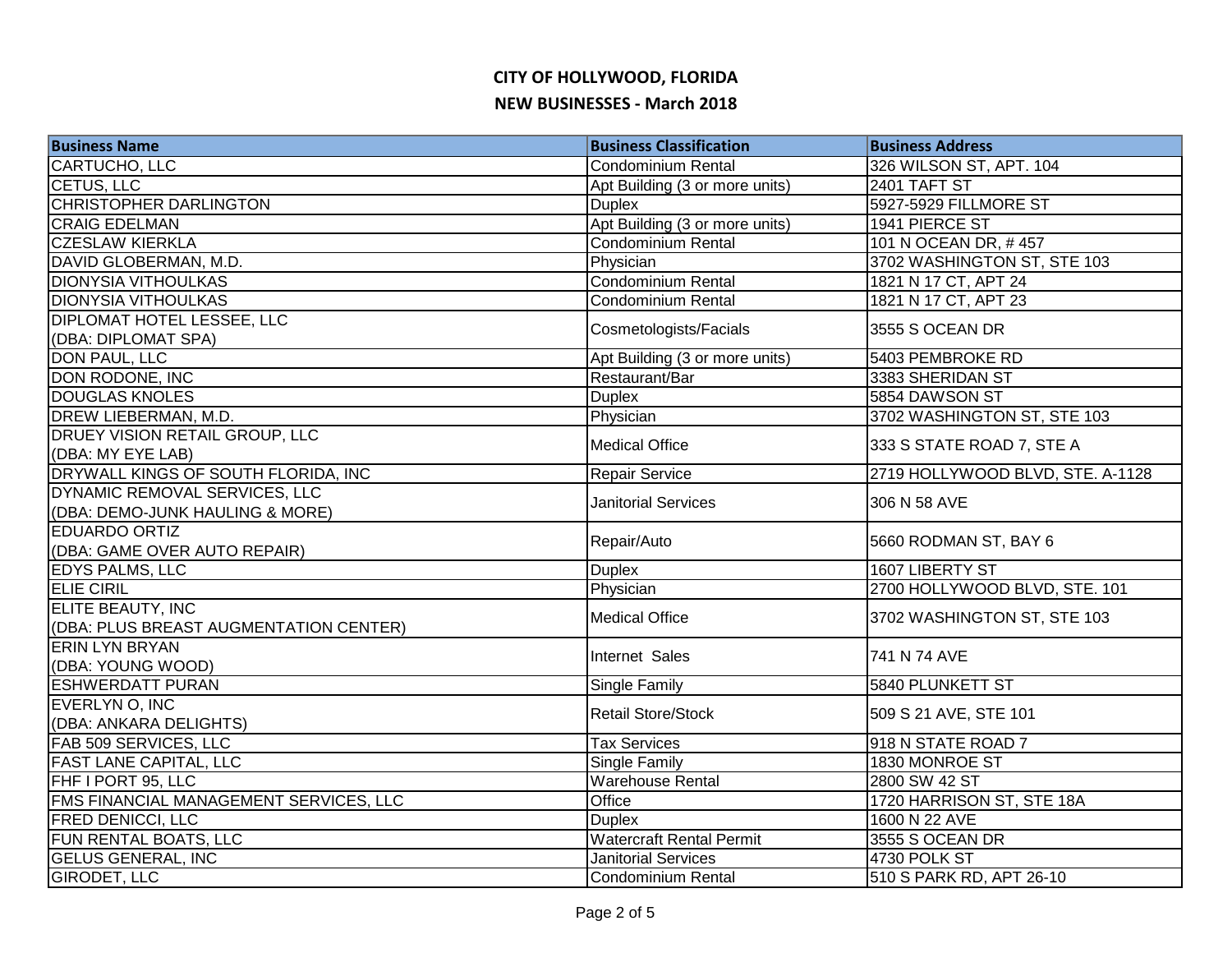| <b>Business Name</b>                                 | <b>Business Classification</b>     | <b>Business Address</b>         |
|------------------------------------------------------|------------------------------------|---------------------------------|
| <b>GLENN EWING SCOTT TRSTEE</b>                      | <b>Commercial Rental Units</b>     | 5958 JOHNSON ST                 |
| <b>GREAT HEALTHWORKS, INC</b>                        | Movie/Television Production        | 3026 SW 42 ST                   |
| GREATER DAYTON HOLDING COMPANIES OF FLORIDA, INC     | <b>Distribution Office</b>         | 1201 S OCEAN DR, STE. 1707S     |
| <b>GROTTO CYCLES, LLC</b>                            | 9387 Pool Maintenance              | 1221 N 15 CT                    |
| (DBA: AFFORDABLE POOL LEAK REPAIR SOLUTIONS)         |                                    |                                 |
| HANOY HOLDINGD TWENTY THREE, INC                     | <b>Duplex</b>                      | 2530 ROOSEVELT ST               |
| HARRISON CHATEAU, LLC                                | <b>Single Family</b>               | 1447 HARRISON ST                |
| HOLLYWOOD 2006 REALTY, LLC                           | <b>Commercial Rental Units</b>     | 2006 HOLLYWOOD BLVD             |
| HOLLYWOOD PLAZA, LLC                                 | <b>Commercial Rental Units</b>     | 5635 HOLLYWOOD BLVD             |
| HOLLYWOOD WAREHOUSES 18, LLC                         | <b>Commercial Rental Units</b>     | 5740 RODMAN ST                  |
| HOMEDUPLEX, LLC                                      | <b>Duplex</b>                      | 2313-2315 GARFIELD ST           |
| HORNILLOS, LLC                                       | Condominium Rental                 | 540 S PARK RD, APT 110-9        |
| <b>HQTRANSPORT CORP</b>                              | <b>Delivery Service</b>            | 3725 S OCEAN DR, APT. 809       |
| <b>INTERLUDIO CORP</b>                               | Condominium Rental                 | 530 S PARK RD, APT 18-11        |
| <b>INVESTMENT MMP CORP</b>                           | Condominium Rental                 | 3001 S OCEAN DR, APT 639E       |
| ITALIAN-AMERICAN CIVIC LEAGUE OF BROWARD COUNTY, INC | <b>Commercial Rental Units</b>     | 700 S DIXIE HWY                 |
| J.G. EL MAR, LLC                                     | <b>Watercraft Rental Permit</b>    | 5400 N OCEAN DR                 |
| <b>JAMES T. ADAMS</b>                                | <b>Single Family</b>               | 818 N 31 RD                     |
| <b>JAVIER E. AMAYA</b>                               | Lawn Maintenance                   |                                 |
| (DBA: JJ LAWN & MAINTENANCE SERVICES)                |                                    | 5850 HAYES ST                   |
| <b>JORGE ROCA</b>                                    | <b>Duplex</b>                      | 915-917 N 25 AVE                |
| <b>JUNE KUZIW</b>                                    | Single Family                      | 521 N 69 AVE                    |
| <b>KEITH GRAY</b>                                    | Single Family                      | 1227 VAN BUREN ST               |
| <b>KLEEN ALERT, INC</b>                              | <b>Janitorial Services</b>         | 2200 MONROE ST, UNIT 12         |
| <b>KLIMB PROPERTIES, INC</b>                         | Single Family                      | 2820 RODMAN ST                  |
| LAJIM, LLC                                           | <b>Condominium Rental</b>          | 520 S PARK RD, APT 35-12        |
| LAURA'S AND LOLITAS, LLC                             | Restaurant/Bar                     | 2723 HOLLYWOOD BLVD             |
| (DBA: ALEXANDRAS)                                    |                                    |                                 |
| LINDA 1747W, LLC                                     | Hotel/Motel                        | 1747 WASHINGTON ST              |
| LR REMODEL, LLC                                      | <b>Pressure Cleaning</b>           | 1845 TAYLOR ST                  |
| M.D. STEWART & ASSOCIATES, INC                       | <b>Consultant/Business Advisor</b> | 1830 RADIUS DR, STE. 1307       |
| M.D. STEWART DEVELOPMENT GROUP, INC                  | <b>Consultant/Business Advisor</b> | 1830 RADIUS DR, STE. 1307       |
| MAIMARA, LLC                                         | Condominium Rental                 | 410 S PARK RD, APT 1-201        |
| MAJOR LEAGUE MARKETING, CORP                         | Office                             | 3900 HOLLYWOOD BLVD, STE PH-E   |
| MALUVE CORP                                          | Condominium Rental                 | 620 S PARK RD, APT 17-2         |
| MARIA EUGENIA LIPSITZ                                | <b>Condominium Rental</b>          | 2223 PARK LN, APT. 303          |
| MARK A. SEFF, ESQ                                    | Attorney                           | 2500 HOLLYWOOD BLVD, STE 201    |
| MCKEON REALTY, LLC                                   | <b>Broker/Real Estate</b>          | 2719 HOLLYWOOD BLVD, STE. B-103 |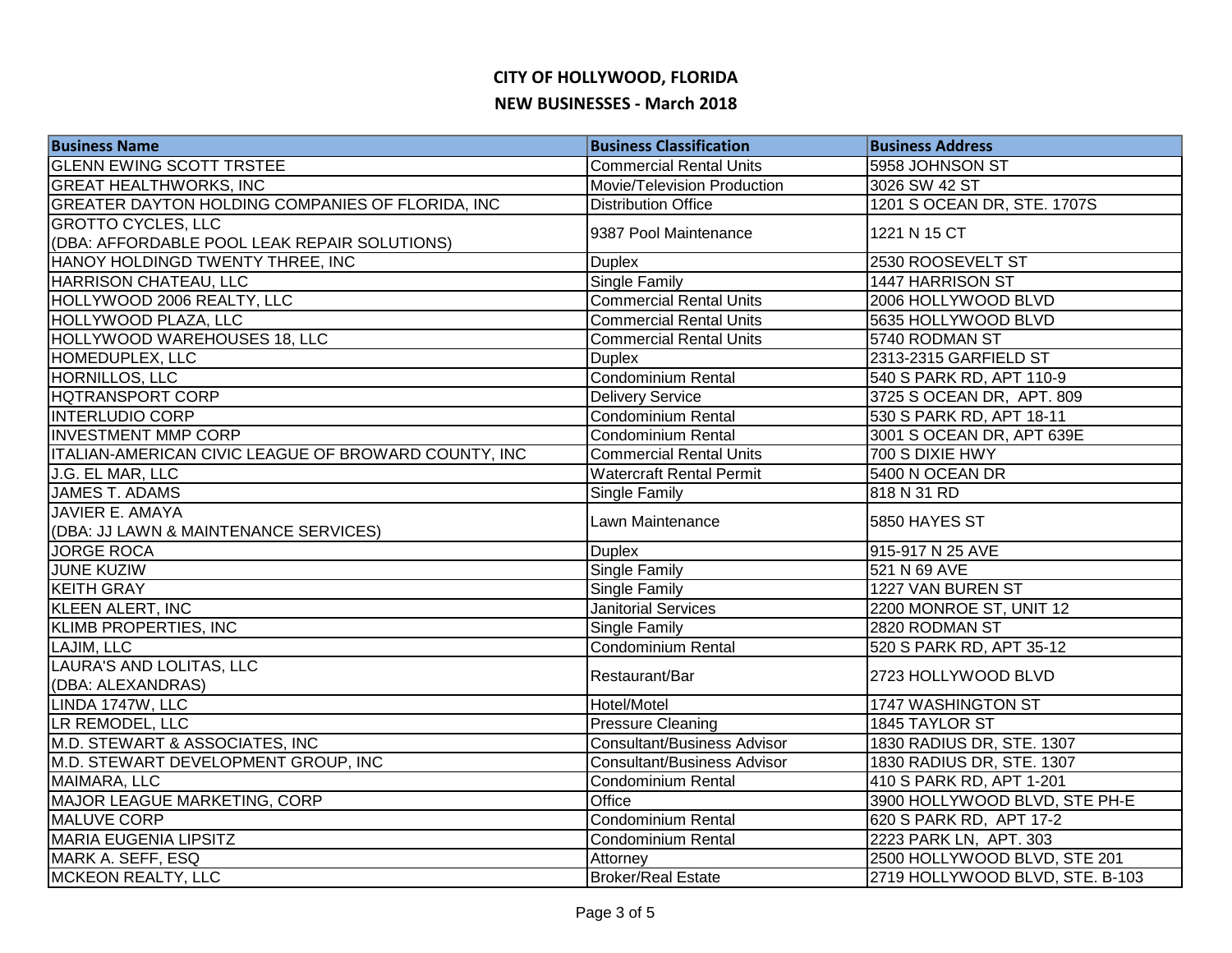| <b>Business Name</b>                              | <b>Business Classification</b> | <b>Business Address</b>       |
|---------------------------------------------------|--------------------------------|-------------------------------|
| <b>MICHAEL ROZAKIS</b>                            | <b>Condominium Rental</b>      | 5300 WASHINGTON ST, APT. 103M |
| <b>MIDNIGHT COOKIES, INC</b>                      | <b>Retail Store/Stock</b>      | 3341 SHERIDAN ST              |
| <b>MJ EIGHTEEN CORP</b>                           | Condominium Rental             | 630 S PARK RD, APT 25-3       |
| NATIONAL GOOD AND BEVERAGE DAVIE, INC             | Grocery/Convenience Store      | 4860 S STATE ROAD 7           |
| <b>NICK STYLIANONDAKIS</b>                        | Apt Building (3 or more units) | 5835 TAYLOR ST                |
| OCMI WORKERS COMP & PROFESSIONAL SERVICES, LLC    | Office                         | 3900 HOLLYWOOD BLVD, STE 204  |
| ORIXA MIAMI, LLC                                  | <b>Condominium Rental</b>      | 630 S PARK RD, APT 26-3       |
| PAPEL AND COMPANY, LLC                            | Office                         | 2033 TYLER ST                 |
| PARASKEVI VITHOULKAS                              | Single Family                  | 6861 THOMAS ST                |
| PTY PROPERTIES, LLC                               | <b>Duplex</b>                  | 5726-5728 MCKINLEY ST         |
| PURMAMARCA, LLC                                   | <b>Condominium Rental</b>      | 440 S PARK RD, APT 4-308      |
| <b>RACHEL STEELE</b>                              | Veterinarians                  | 3000 STIRLING RD              |
| RAYCAL, INC.                                      | Internet Sales                 | 7301 JOHNSON ST               |
| RC AUTOSERVICES, INC                              | Repair/Auto                    | 5626 DEWEY ST, BAY C          |
| <b>REGINALD BROWNE</b>                            | Single Family                  | 2446 JOHNSON ST               |
| <b>RENE CURBELO</b>                               | <b>Duplex</b>                  | 1644 JACKSON ST               |
| RH INVESTMENT HOMES, LLC                          | Special Lodging - Other        | 2003 FLETCHER ST, UNIT 1-2    |
| (DBA: G&T ENTERPRISES FL LLC)                     |                                |                               |
| <b>ROBERT KIRCHGESSNER</b>                        | Single Family                  | 1036 JEFFERSON ST             |
| <b>ROXANNE RICHARDS</b>                           | <b>Duplex</b>                  | 2325-2327 N 25 AVE            |
| <b>RUSLAN RAKHIMOV</b>                            | <b>Duplex</b>                  | 2040 TAYLOR ST, UNIT 1-2      |
| SANDRA LEGACY, LLC                                | Single Family                  | 3617 CLEVELAND ST             |
| SEFF & CAPIZZI LAW GROUP, LLC                     | Office                         | 2500 HOLLYWOOD BLVD, STE 201  |
| <b>SERGEY TERUSHKIN</b>                           | Single Family                  | 1318 WASHINGTON ST            |
| <b>SFM PROPERTIES, LLC</b>                        | <b>Duplex</b>                  | 5841 LINCOLN ST, UNIT 1-2     |
| <b>SHIRLEY B. RAVENNA</b>                         | Single Family                  | 2517 GRANT ST                 |
| <b>SKY DO PROPERTIES, LLC</b>                     | Single Family                  | 2128 CLEVELAND ST             |
| <b>SKY DO PROPERTIES, LLC</b>                     | <b>Single Family</b>           | 1519 N 59 TER                 |
| SKY DO PROPERTIES, LLC                            | Single Family                  | 2237 TAFT ST                  |
| <b>SOUTH FLORIDA CONVENIENT GROCERS CORP</b>      | Grocery/Convenience Store      | 5725 PEMBROKE RD              |
| (DBA: BIG MAN SUPERMARKET)                        |                                |                               |
| SOUTH FLORIDA KIDNEY CARE, PLLC                   | <b>Medical Office</b>          | 2700 HOLLYWOOD BLVD, STE 101  |
| (DBA: COMPREHENSIVE KIDNEY CARE OF SOUTH FLORIDA) |                                |                               |
| ST CLAIR INVESTMENT GROUP, LLC                    |                                | 6115 JOHNSON ST               |
| (DBA: LEGACY BARBER COMPANY)                      | <b>Barber Shop</b>             |                               |
| STAND UP PADDLE LESSONS, LLC                      | <b>Rental Service</b>          | 1111 N OCEAN DR               |
| (DBA: WATERWAY ADVENTURES)                        |                                |                               |
| <b>SUJOR INVESTMENT, LLC</b>                      | <b>Duplex</b>                  | 1919 JEFFERSON ST             |